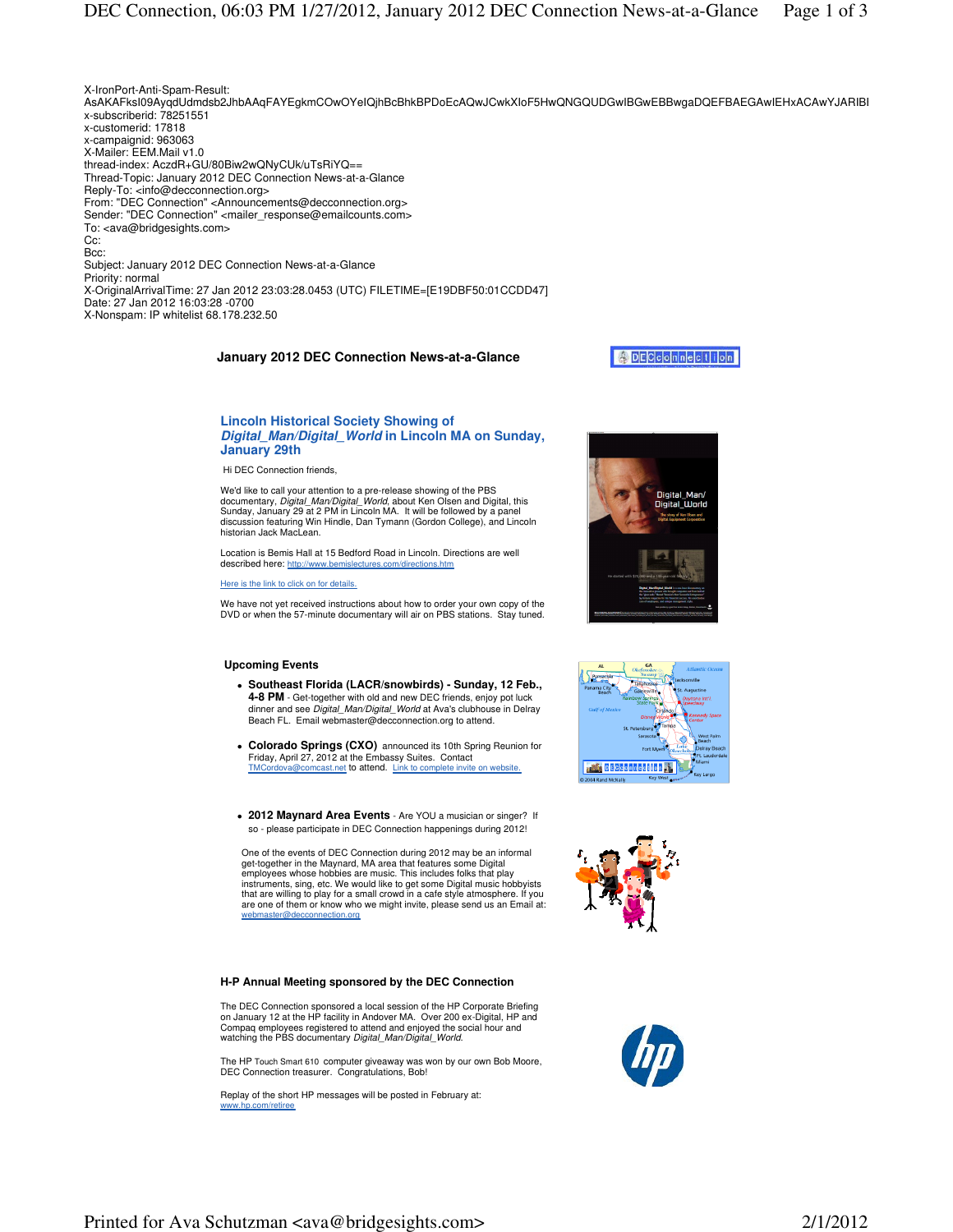# **DEC Connection Membership News:**

#### **It's January: time to renew your DEC Connection**

**membership!** Email reminders and instructions will be sent to members who have contributed since 2009, who are registered in our Member Service Center. **Go to this link** and enter your email address used by DEC Connection. You can pay dues renewal online (3rd link at top, above your info) without having to re-enter your addresses and phone numbers. (For help, email webmaster@decconnection.org)

If you prefer not to pay online, you can still send a personal check made out to The DEC Connection to c/o Bob Moore, 28 Fernglade Rd., Burlington MA 01803. \$25 for 3 years, \$10 for 1 year.

If you haven't supported us in the past, please consider doing so now - you can join online at www.decconnection.org/join.htm

## **Welcome New and Returning Members**!

**Renewing Members:** Anker Berg-Sonne, Donna Charlap, Betty Connor, Bill<br>DeSimone, Phil Dube, Bill Dubie, Royce Fuller, Marilyn Goodrich, Dave<br>Goodwin, Lou Greer, Larry Harris, V. Bradford Lawson, Daniel Lewis, George MacDonald, Bill Meserve, Aline Migrants, Bob Morrison, Dick Parks, Carol Phillips, Terry Sarandrea, Sanford Schulman, Susan Sparks, Stephen Trudel, Ned Vrablik, Betty Winberg

**New Members:** Reesa Abrams,John Hopkins, Vartkes Hovsepian, Sylvia Stagg-Giuliano, Berthold Langer, Kathy Uek

#### **About DEC Connection Local Chapters**

Many of you might not realize that our local chapters are started by member volunteers. If you are interested in meeting other ex-DECcies nearby, consider calling an informal meeting at the local library or pub to see if there is sufficient interest - it doesn't have to be ambitious; an occasional meeting is fun, and you might meet new friends who share your values. Email webmaster@decconnection.org - Ava can help you get started and perhaps find a co-conspirator near you.

# **DEC Connection Member NewsBytes**: send yours to

master@decconnection.org. See our new NewsByte archive page

- From **Sylvia Stagg-Giuliano**: I live and work in Boston's Seaport Innovation District where I operate my own photography studio specializing in lifestyle portrait and fine art photography. sylviastagg@gmail.com
- From **Vartkes Hovsepian**: After many years in hi-tech, even after working for DEC, I made a career change into consultative selling. I recently began a sales position with a payroll solutions company called Symphony. I am thoroughly enjoying working for a small company whose culture mirrors my values. Glad to be part of the Digital family again through DEC Connection. yergeenk@yahoo.com
- From **Lou Greer**: The City of Greenville, SC has asked me to chair the host committee of the 2012 Men's Collegiate Lacrosse Association (www.mcla.us) championship tournament. We beat out San Diego and Denver to become the host city for the event that will take place here on May 14th through the 19th. The MCLA includes club lacrosse teams from 212 colleges and universities from across the country. The Division I champion in 2011 was Brigham Young; they beat Arizona State in the final. lougreer797@cs.com

## **DEC Stories** - send yours to webmaster@decconnection.org

## **Sad News Department:**

We are sorry to report the death of former Digital Engineering manager, Carlton Davenport, in December. Our condolences to Carlton's wife June, and their family and friends. There will be a memorial service at the Unitarian Universalist Church of Worcester on February 4th at 1:00 p.m.

Also, (LeRoy F.) Lee Kearns of Amherst NH passed away on January 6. Lee worked at Digital in Littleton MA for over 20 years. Condolences to Geri Kearns (Florida) and their sons Ethan and Seth. You can email Geri at geri@gerikearns.com.

Details on the Memorials page

# **Website Updates**:

- **NewsByte Archive** will have member notes posted on a cumulative basis.
- Use your **MEMBER SERVICE CENTER**! Use the gold Member Login button if you have paid dues since 2009. There are queries to find members in your area, and forms to submit to update your